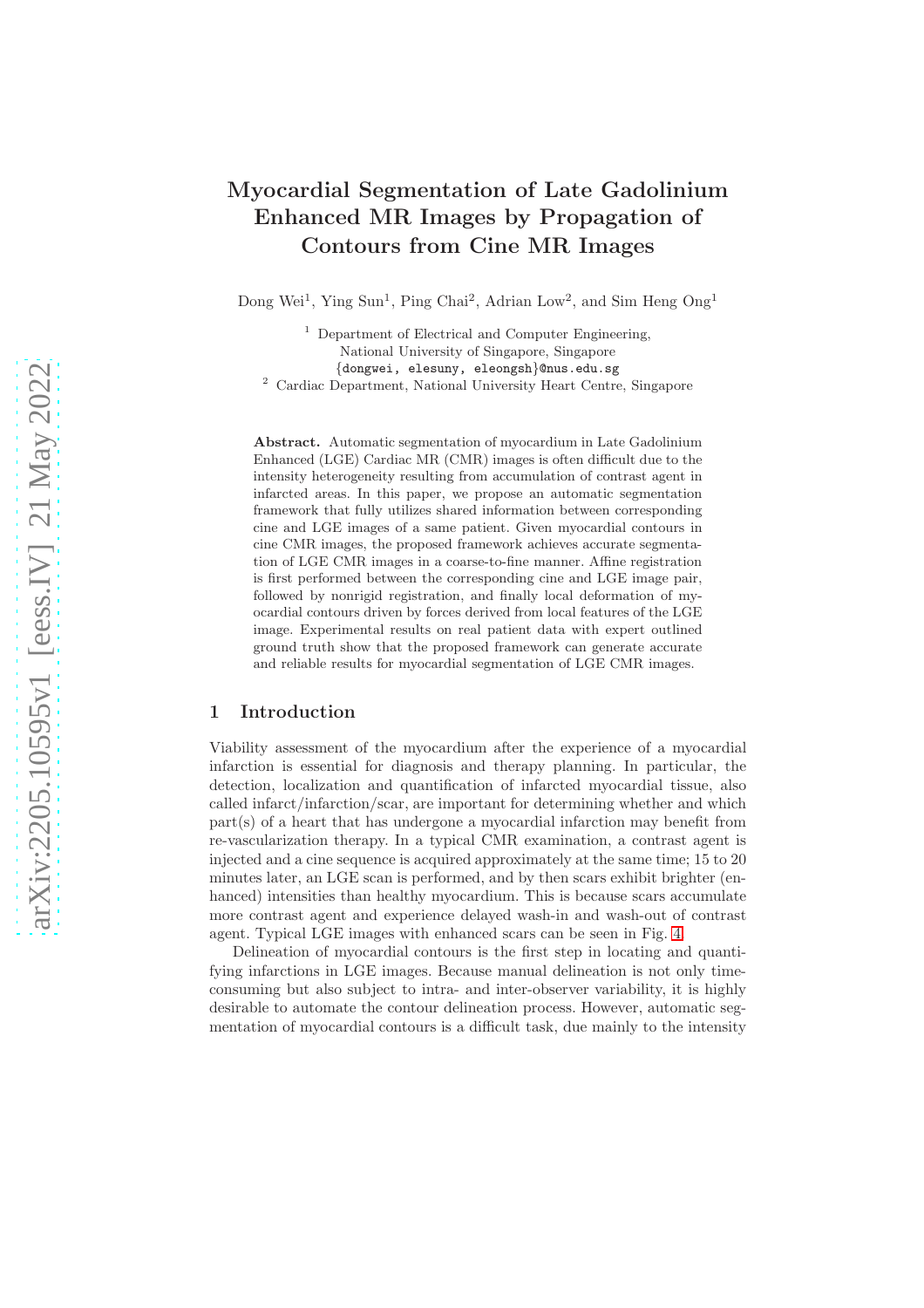inhomogeneity of the myocardium resulting from the accumulation of contrast agent in infarcted areas. To the best of our knowledge, there has been little research aimed at fully automatic myocardial segmentation in LGE images, and there is no commercially or publicly available automatic segmentation tool for clinical use. Most of the existing approaches utilize pre-delineated myocardial contours in the corresponding cine MRI as a priori knowledge [\[1](#page-7-0)[,3\]](#page-7-1). Such an approach is reasonable because the patient is asked to stay still during the entire acquisition process and there are many methods available for automatic segmentation of cine MRI [\[5\]](#page-7-2). Nevertheless, major difficulties in this approach include: (i) misalignment and nonrigid deformation between cine and LGE data due to respiratory motion and/or imperfectness of electrocardiography gating (which will be worse in cases of arrhythmia); and (ii) differences in resolution, field of view, and global intensity of cine and LGE data.

In this paper, we propose a multi-level framework for automatic myocardial segmentation of LGE CMR images in a coarse-to-fine manner. Our work is different from the aforementioned ones [\[1,](#page-7-0)[3\]](#page-7-1) in three respects: (i) we fully utilize shared information between corresponding cine and LGE images by registering the cine image to the LGE image in an affine-to-nonrigid manner, including both shape and intensity information; (ii) instead of using conventional similarity metrics such as mutual information and cross-correlation, experimentally we choose pattern intensity [\[9\]](#page-7-3) which leads to accurate nonrigid registration of corresponding cine and LGE images; and (iii) at the finest level of segmentation, we propose to detect endocardial edges by adaptively selecting one of the two cases: normal endocardium and sub-endocardial scars, as well as, incorporate a new effective thickness constraint into the evolution scheme based on the simplex mesh [\[2\]](#page-7-4) geometry. The rest of the paper is organized as follows. Section [2](#page-1-0) describes the proposed automatic segmentation framework. Section [3](#page-6-1) presents the experimental results on real patient data, followed by the conclusion in Section [4.](#page-7-5)

# <span id="page-1-0"></span>2 Method

Our automatic segmentation framework comprises three major steps from coarse to fine levels: (i) estimate an affine transformation by maximizing normalized cross-correlation (NCC) for rough alignment of corresponding cine and LGE images; (ii) nonrigidly register the affine-transformed cine image to the LGE image using B-spline based free-form deformation (FFD) [\[7\]](#page-7-6) with pattern intensity [\[9\]](#page-7-3) as the similarity metric; and (iii) further deform the myocardial contours obtained from the previous step based on local features of the LGE image using the simplex mesh geometry [\[2\]](#page-7-4). Figure [1](#page-2-0) shows the segmentation results obtained at the different stages of our framework.

#### 2.1 Pre-Processing and Affine Transformation

In this work, we only consider short-axis slices. A cine sequence comprises multiple slices at different phases, covering a complete cardiac cycle. Unlike cine data,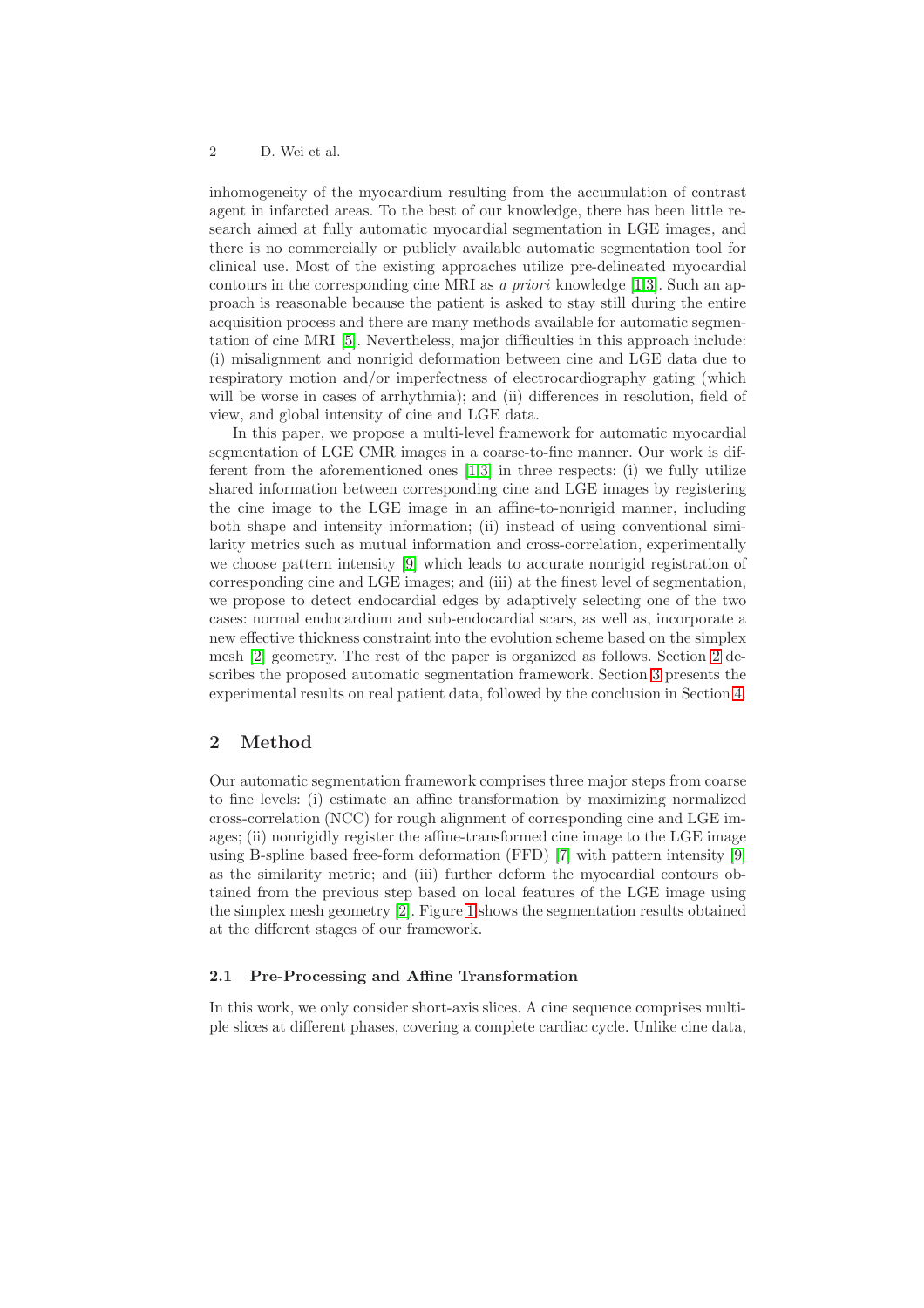

Fig. 1. The segmentation results obtained at the different stages of our framework: (a) the a priori segmentation in the cine image; (b) direct overlay of the a priori onto the LGE image without any processing; (c) after affine transformation; (d) after b-spline based FFD; (e) after local deformation of contours. Note that from (d) to (e) a small defect in the *a priori* is corrected (as highlighted by the arrow).

<span id="page-2-0"></span>a set of LGE data comprises slices at only one phase, which is often located between end-systole and end-diastole. Therefore, given a target LGE image, the first task is to select a corresponding cine image. We select the cine image with the same spatial location and the closest phase to the LGE image according to their respective DICOM header information, and delineate myocardial contours in the selected cine image as a priori segmentation. Then we normalize each pair of corresponding cine and LGE images to: (i) the same physical resolution; (ii) similar histogram distributions (specifically, we specify the histogram of the LGE image to resemble that of the cine image); and (iii) the same size.

The coarse level segmentation is achieved by registering the cine image to the target LGE image through a constrained affine transformation. For the 2D case the affine transformation matrix in homogeneous coordinates can be expressed as

$$
\mathbf{A} = \begin{bmatrix} a_{11} & a_{12} & a_{13} \\ a_{21} & a_{22} & a_{23} \\ 0 & 0 & 1 \end{bmatrix} . \tag{1}
$$

Based on the assumption that there should not be any significant rotation or shearing effects, and the scaling and translation effects should also be small, we constrain the estimated affine transformation so that:

$$
|a_{11} - 1|, |a_{22} - 1| < \varepsilon_{\text{scale}} \quad \text{and} \quad |a_{13}|, |a_{23}| < \varepsilon_{\text{translate}}, \tag{2}
$$

where  $\varepsilon_{\text{scale}}$  and  $\varepsilon_{\text{translate}}$  are corresponding thresholds and set to 0.1 and 10 for our data. Here we use NCC as the similarity measure because it is invariant to both shift and scale intensity distortions [\[4\]](#page-7-7) and hence can overcome systematic intensity variations between corresponding cine and LGE images. For a fast implementation, we adopt the enhanced cross-correlation (ECC) algorithm proposed in [\[4\]](#page-7-7), which optimizes an efficient approximation of NCC and leads to a closed-form solution in each iteration.

## 2.2 B-Spline based Nonrigid Registration

Since the deformation of a heart cannot be completely described by an affine transformation, we apply B-spline based nonrigid registration [\[7\]](#page-7-6) following the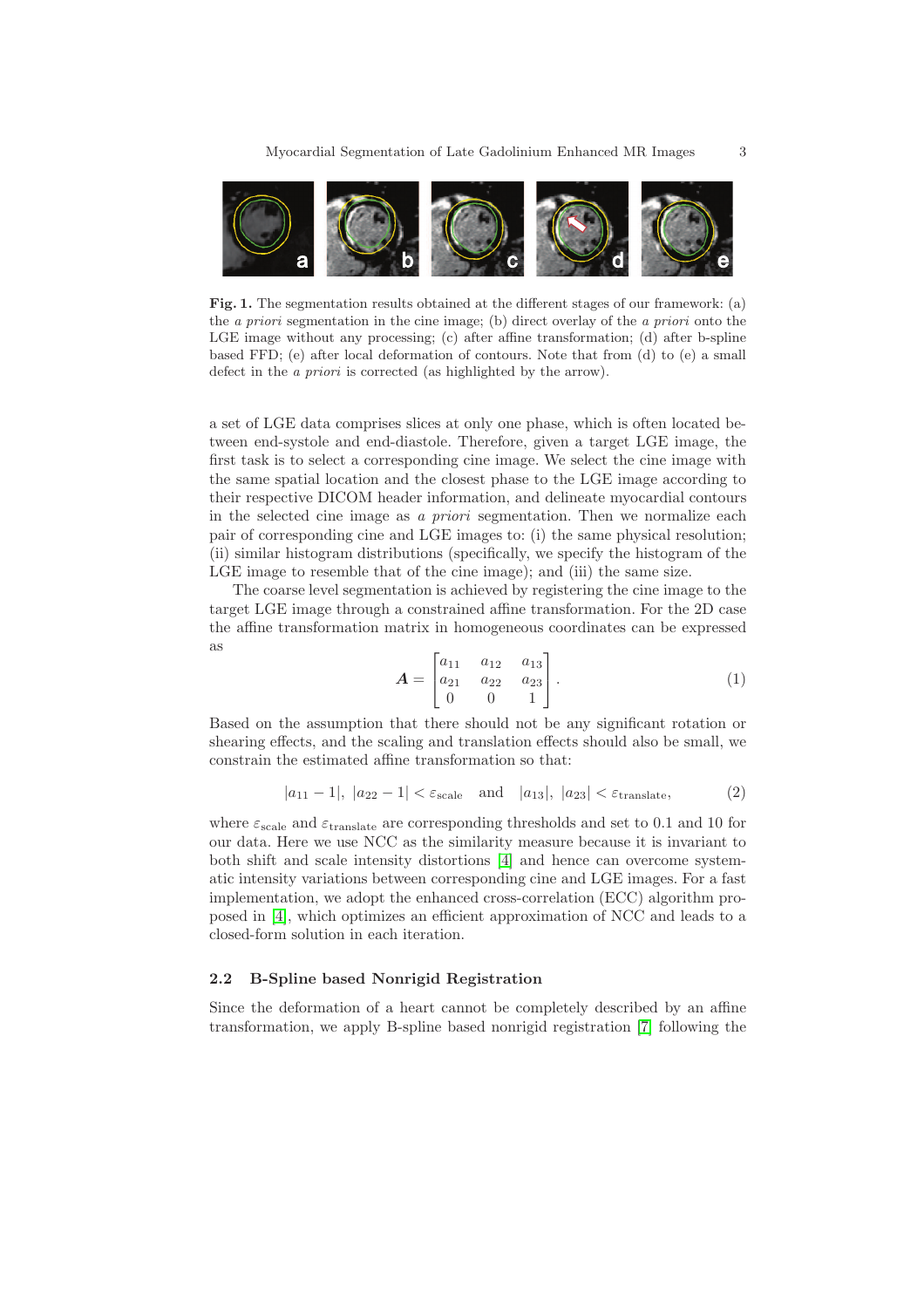affine transformation. For a 2D image, B-spline based FFD is controlled by a mesh of control points  $\Phi = {\phi_{i,j}}$ . Let  $s_x \times s_y$  denote the uniform spacing of the mesh grid, then the FFD can be written as:

$$
T(x, y, \Phi) = \sum_{l=0}^{3} \sum_{m=0}^{3} B_l(u) B_m(v) \phi_{i+l, j+m}, \qquad (3)
$$

where  $i = \lfloor x/s_x \rfloor - 1, j = \lfloor y/s_y \rfloor - 1, u = x/s_x - \lfloor x/s_x \rfloor, v = y/s_y - \lfloor y/s_y \rfloor$ , and  $B_l$  is the *l*th basis function of B-splines. The transformation field  $T$  completely determines deformation of the whole image. Because B-splines are locally controlled, they are relatively more efficient compared to other kinds of splines such as thin-plate splines, even for a large number of control points.

Different from most registration methods which use conventional similarity measures such as normalized mutual information (NMI), experimentally we se-lect pattern intensity [\[9\]](#page-7-3) as the similarity measure for the nonrigid registration. Given two images  $I_1$  and  $I_2$ , pattern intensity operates on the difference image  $I_{\text{diff}} = I_1 - I_2$ . If  $I_1$  and  $I_2$  are two images of the same object and well registered, structures from this object should vanish and there should be a minimum number of structures or patterns in  $I_{\text{diff}}$ . A suitable similarity measure should, therefore, characterize the *structuredness* of  $I_{\text{diff}}$ . Pattern intensity considers a pixel of  $I_{\text{diff}}$  to belong to a structure if it has a significantly different value from its neighboring pixels. Using a constant radius r to define the neighborhood of the pixel being examined, pattern intensity is defined as:

$$
P_{r,\sigma}(I_1, I_2) = P_{r,\sigma}(I_{\text{diff}})
$$
  
=  $\frac{1}{N_{I_{\text{diff}}}} \sum_{x,y} \frac{1}{N_r} \sum_{(x-v)^2 + (y-w)^2 \le r^2} \frac{\sigma^2}{\sigma^2 + [I_{\text{diff}}(x,y) - I_{\text{diff}}(v,w)]^2}$ , (4)

where  $N_{I_{\text{diff}}}$  and  $N_r$  denote the number of pixels in  $I_{\text{diff}}$  and the neighborhood respectively. A constant  $\sigma$  is introduced to suppress the impact of noise.

Pattern intensity has the following desirable properties: (i) small deviations in intensity would still produce measurements remaining near to the maximum value due to the introduction of  $\sigma$ ; (ii) large differences of intensity values have the same effect regardless of their magnitude due to the asymptotic nature, making the measure robust to a few large differences in pixel intensity; and (iii) its regional nature is able to reduce the effect of differences with scales larger than r. These properties make it robust to the presence of enhanced infarctions of relatively small area in LGE images. Indeed, we have experimented with popular similarity metrics including squared intensity difference, NMI, and NCC, and found that pattern intensity gives best results for most LGE images in our database (see Fig. [2](#page-4-0) for a demonstration). This is consistent with the findings from a comparative study of six similarity measures for intensity-based 2D-3D vertebra image registration [\[6\]](#page-7-8), which state that pattern intensity outperformed the others and was able to achieve accurate registration even when soft-tissue structures and interventional instruments were present as differences between the images.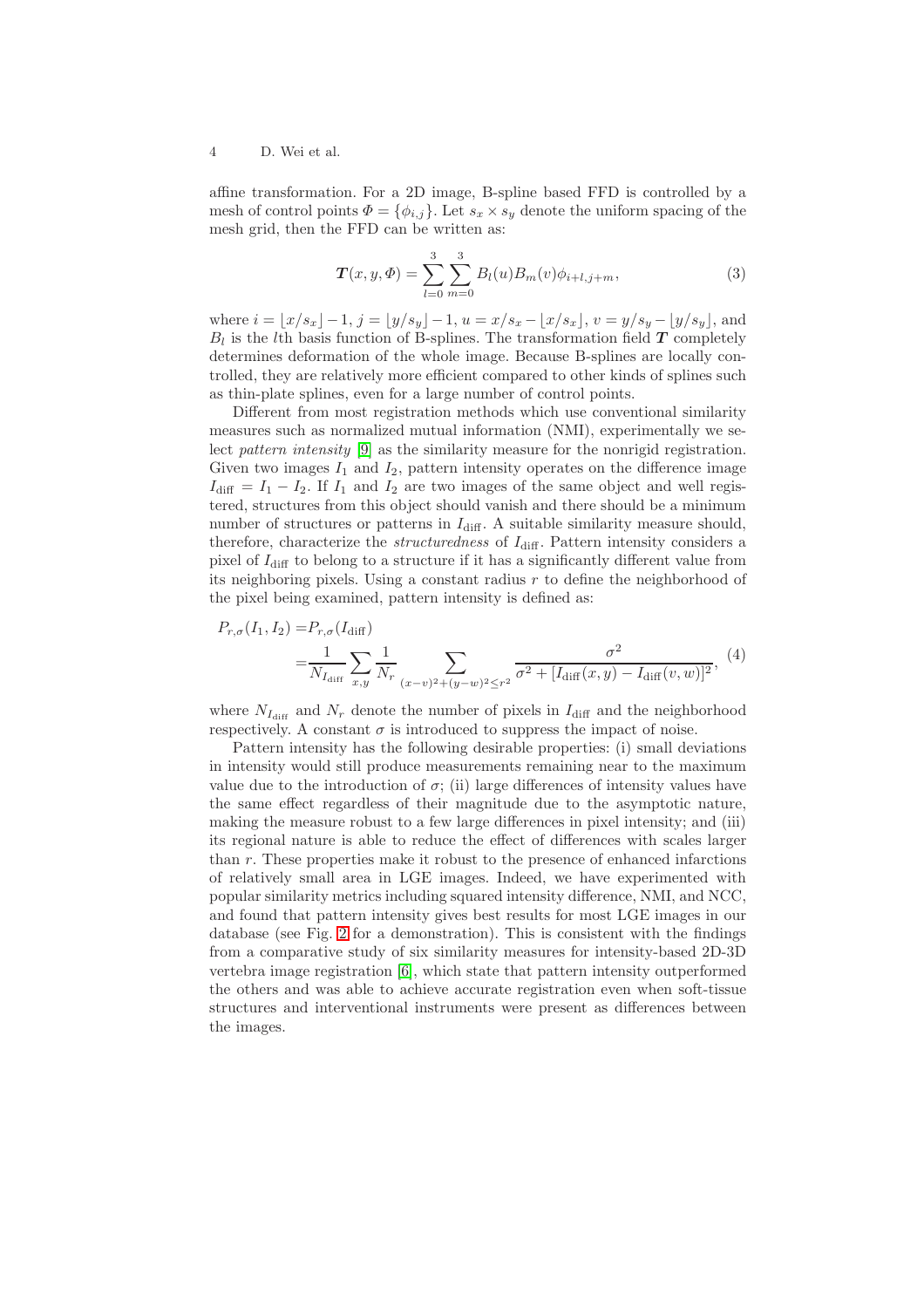

Fig. 2. A comparison of the effects of different similarity metrics on b-spline based cine and LGE images registration: (a) the LGE image; (b) squared intensity difference; (c) NCC; (d) NMI; (e) pattern intensity. The bright arrows in (b)-(d) highlight the locations where pattern intensity based registration outperforms others.

<span id="page-4-0"></span>In our implementation, we use the optimization scheme described in [\[7\]](#page-7-6). The cost functional to be minimized consists of two terms, one for similarity and the other for smoothness. The similarity cost is defined as:

$$
\mathcal{C}_{\text{similar}}[I_1, \boldsymbol{T}(I_2, \boldsymbol{\Phi})] = 1 - P_{r,\sigma}[I_1, \boldsymbol{T}(I_2, \boldsymbol{\Phi})],\tag{5}
$$

and the smoothness cost  $C_{smooth}$  is defined as the 2-D bending energy of a thinplate of metal to regularize  $T$  [\[7\]](#page-7-6). The final cost functional is a weighted sum of  $\mathcal{C}_{\text{similar}}$  and  $\mathcal{C}_{\text{smooth}}$  with a weighting factor  $\lambda$  which controls the trade-off between accurate match of the two images and smoothness of the transformation:

$$
\mathcal{C}(\Phi) = \mathcal{C}_{\text{similar}}[I_1, \mathcal{T}(I_2, \Phi)] + \lambda \mathcal{C}_{\text{smooth}}(\mathcal{T}). \tag{6}
$$

We have experimentally determined the values for grid spacing  $s_x$ ,  $s_y$  and weighting factor  $\lambda$ . We found that setting  $s_x$ ,  $s_y = 8$  and  $\lambda = 0.2$  would produce relatively reasonable yet smooth segmentation for most LGE images in our database.

#### 2.3 Local Deformation of Myocardial Contours

After the first two steps, we can already obtain reasonable segmentation results which are quite close to true myocardial boundaries. However, some minor flaws still exist, e.g. a fraction of the infarct is excluded from the myocardial contours (Fig. [1\(](#page-2-0)d)). Thus we further locally deform the existing myocardial contours to ensure that scars are enclosed by the final contours, and improve segmentation accuracy. Different from the previous two steps in which segmentation is achieved by registration of corresponding cine and LGE images, in this step we directly deform the contours based on local features of the LGE image alone.

We use the *simplex mesh* [\[2\]](#page-7-4) geometry and a Newtonian mechanical model to represent and deform the contours. We represent both endo- and epicardial contours with 80 mesh vertices. At each vertex we define three different forces which move it jointly, namely, smoothness  $F_{\rm smooth}$ , edge attraction  $F_{\rm edge}$  and myocardium thickness  $F_{\text{thick}}$ .  $F_{\text{smooth}}$  imposes uniformity of vertex distribution and continuity of simplex angles [\[2\]](#page-7-4).  $\textit{\textbf{F}}_{\text{edge}}$  draws vertices towards detected myocardial edge points along radial directions of the left ventricle (LV). We detect the edge points by searching pixels along the radial directions in a limited range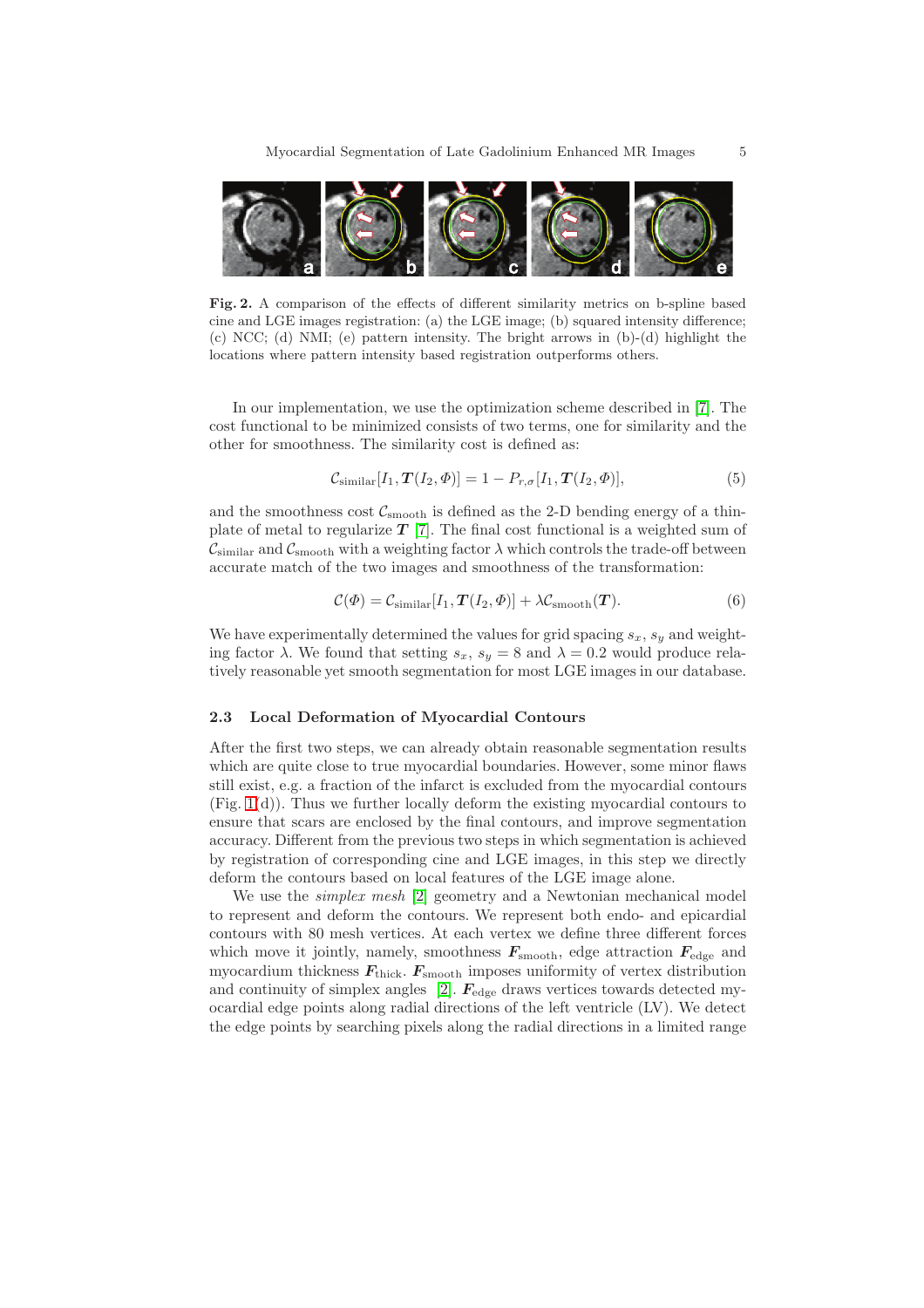(Fig. [3](#page-5-0) (a)) and picking those with maximum intensity changes with respect to their neighbors on the search line. Specially, while searching for endocardial edge points, we consider two cases: edges of sub-endocardial scars (Fig. [3](#page-5-0) (b)) and normal endocardium (Fig. [3](#page-5-0)  $(c)$ ). The former case is made much easier to detect nowadays thanks to the improvements in MRI acquisition techniques (which improve the contrast between the blood pool and sub-endocardial scars), and given a higher priority over the latter considering the prevalence of sub-endocardial scars in infarction patients. In addition, the search range is confined to a narrow band of 4 pixels, due to the closeness of the contours obtained in the previous step to real myocardial boarders, and to avoid an unstable large extent of deformation. Letting  $\hat{p}_e$  denote the detected edge point for any vertex p,  $\mathbf{F}_{\text{edge}}$  can be expressed as:

$$
\boldsymbol{F}_{\text{edge}} = \omega_p (\hat{p}_e - p),\tag{7}
$$

where  $\omega_p$  is a weight linearly and directly proportional to the local intensity change at  $\hat{p}_e$  and normalized to the interval [0, 1]. Finally,  $\mathbf{F}_{\text{thick}}$  establishes a connection between nearest endo- and epicardial vertices along the radial directions (Fig.  $3(d)$ ), and aims to overcome the problem that arises when the edge search fails (e.g. when there is poor contrast between scars and the blood pool). Letting  $p_{\text{endo}}^0$  denote any vertex on the endocardial contour before deformation, and  $p_{\text{epi}}^0$  its nearest neighbor on the epicardial contour, we introduce  $F_{\text{thick}}$  as:

$$
\begin{aligned} \mathbf{F}_{\text{epi},\text{thick}} &= p_{\text{endo}}^t + (p_{\text{epi}}^0 - p_{\text{endo}}^0) - p_{\text{epi}}^t, \\ \mathbf{F}_{\text{endo},\text{thick}} &= p_{\text{epi}}^t - (p_{\text{epi}}^0 - p_{\text{endo}}^0) - p_{\text{endo}}^t, \end{aligned} \tag{8}
$$

where  $p_*^t$  is the vertex after the iteration.



<span id="page-5-0"></span>Fig. 3. An illustration of  $F_{\text{edge}}$  and  $F_{\text{thick}}$ : (a) the search for myocardial edges along radial directions of the LV; (b) an edge of sub-endocardial infarction highlighted with the red square; (c) an edge of normal endocardium highlighted with the red square; (d) connections established between endo- and epicardial contours as thickness constraint.

Letting  $p^t$  denote the position of any vertex at time t, the deformation scheme can be written as

<span id="page-5-1"></span>
$$
p^{t+1} = p^t + (1 - \gamma)(p^t - p^{t-1}) + \alpha \mathbf{F}_{\text{smooth}} + \beta \mathbf{F}_{\text{edge}} + \theta \mathbf{F}_{\text{thick}},\tag{9}
$$

where  $\gamma$  is a damping factor. In each iteration, we first fix the endocardial contour and update the epicardial contour, and then update the endocardial contour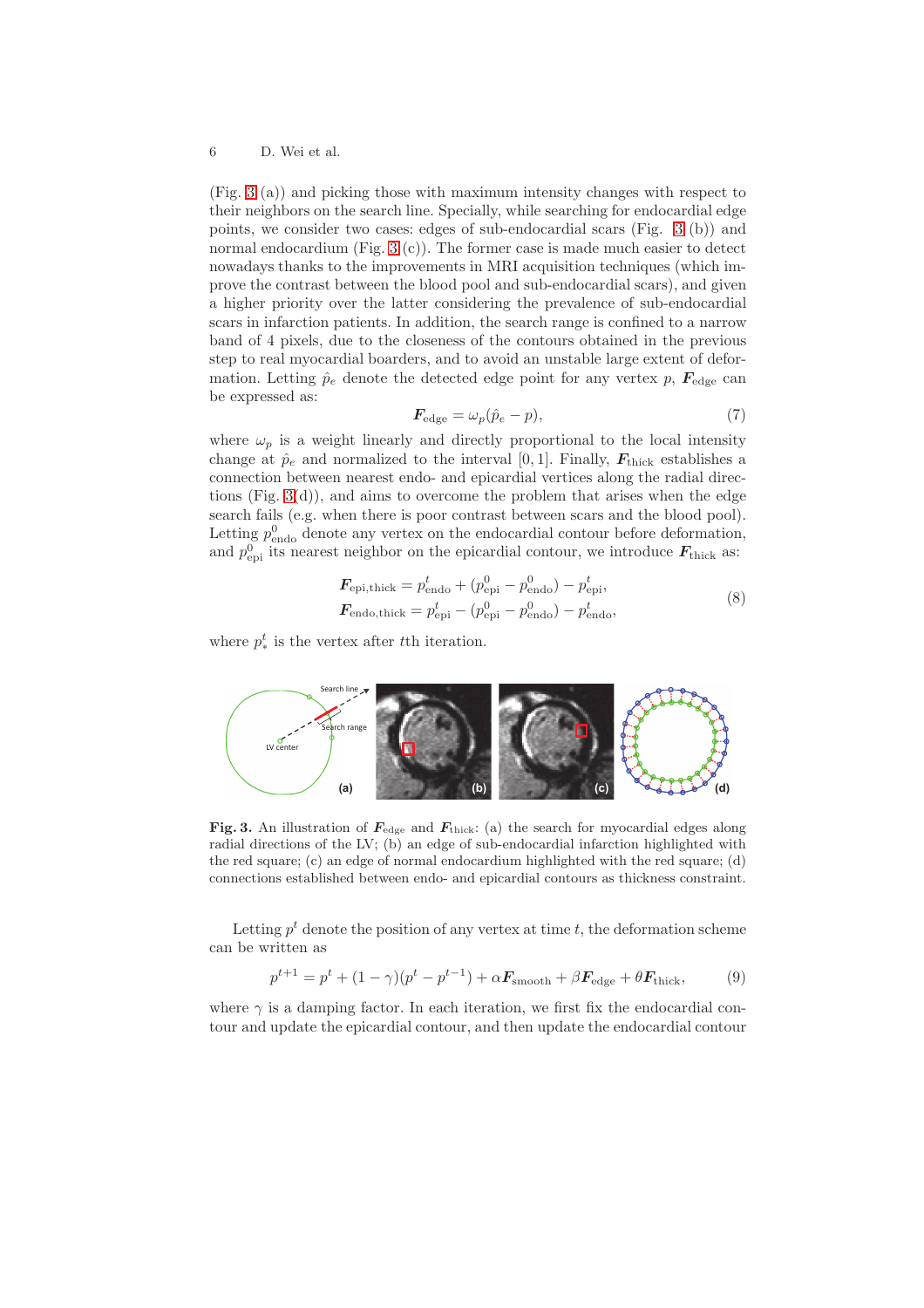with the epicardial contour fixed. Various weights in  $(9)$  are experimentally determined as:  $\gamma = 0.7$ ,  $\alpha = 0.35$ ,  $\beta = 0.15$ ,  $\theta = 0.1$ .

## <span id="page-6-1"></span>3 Experimental Results

We have tested the proposed automatic segmentation framework on 59 shortaxis LGE CMR images (with corresponding pre-segmented cine CMR images as a priori knowledge) from 10 patients that are clinically diagnosed as having experienced myocardial infarction. The images were acquired with a Siemens Symphony MRI scanner. Based on visual examination, we find that segmentation results produced by our framework are consistently correct and accurate for nearly all of the LGE images. Figure [4](#page-6-0) shows some example results, together with manual segmentation by an expert. We have also conducted a quantitative evaluation of our framework by calculating distance errors and the Dice coefficient between the automatic results and the expert's manual segmentation. The average and maximum errors between the automatic and manual contours are:  $0.97 \pm 0.45$  and  $2.60 \pm 1.15$  pixels for the endocardium,  $0.89 \pm 0.40$  and  $2.38 \pm 0.98$  pixels for the epicardium, and  $0.93 \pm 0.42$  and  $2.49 \pm 1.06$  pixels for both. This level of error is quite close to intra- and inter-observer variability. As to the area similarity, the Dice coefficient is  $93.59 \pm 3.80\%$  for the endocardium,  $95.63 \pm 2.62\%$  for the epicardium, and  $82.49 \pm 9.27\%$  for the myocardium. Since the ultimate goal of automatic myocardial segmentation in LGE CMR images is to serve subsequent automatic quantification of scars, we have further implemented the automatic scar segmentation algorithm proposed in [\[8\]](#page-7-9) to compare scars within the automatic and manual contours. The volumetric Dice coefficient between segmented scars within respective contours is  $79.78 \pm 9.72\%$ , which is comparable to those reported in [\[8\]](#page-7-9).



<span id="page-6-0"></span>Fig. 4. Some example segmentation results of our automatic framework (top row), as compared with those by an expert (bottom row).